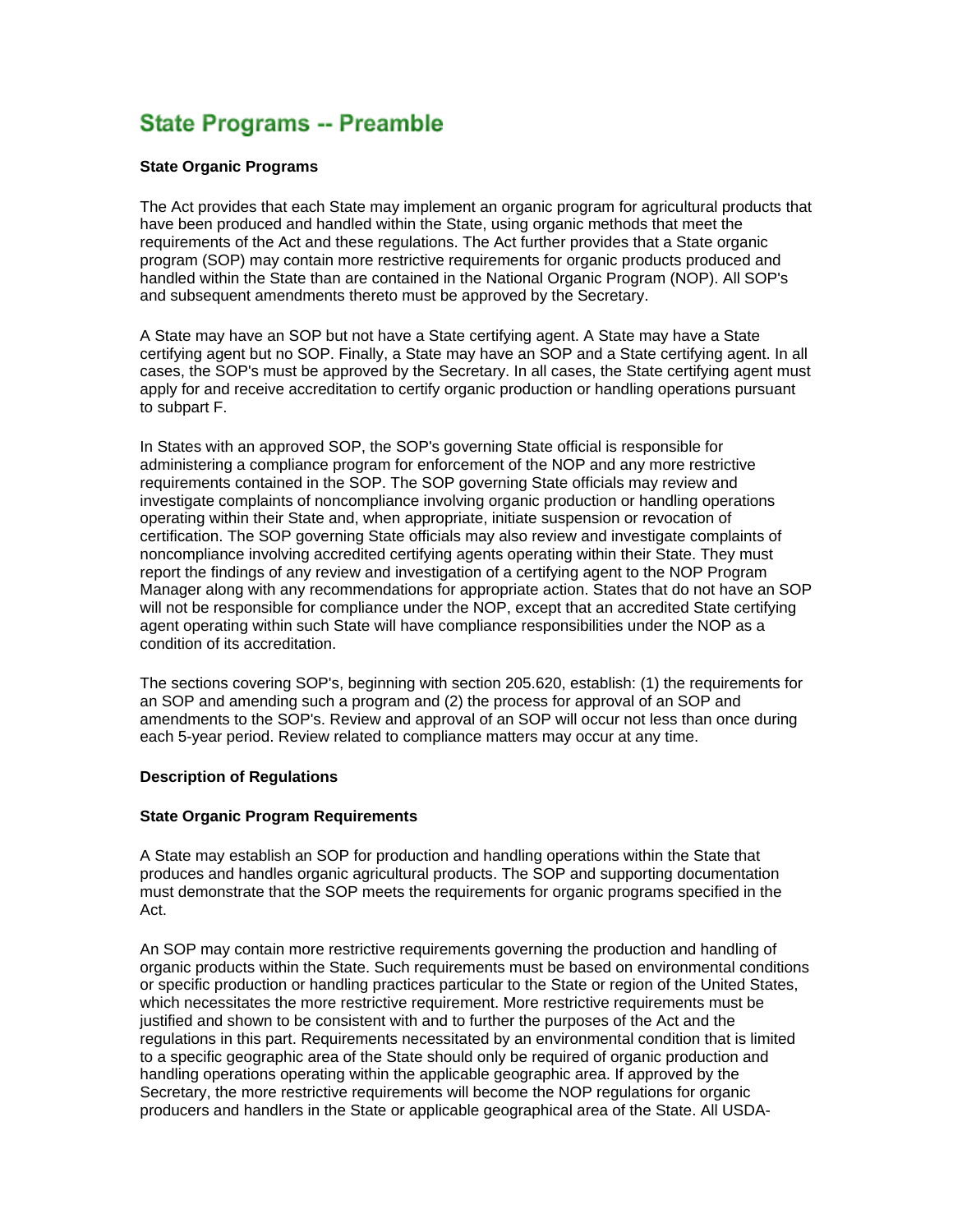accredited certifying agents planning to operate within a State with an SOP will be required to demonstrate their ability to comply with the SOP's more restrictive requirements.

No provision of an SOP shall discriminate against organic agricultural products produced by production or handling operations certified by certifying agents accredited or accepted by USDA pursuant to section 205.500. Specifically, an SOP may not discriminate against agricultural commodities organically produced in other States in accordance with the Act and the regulations in this part. Further, an SOP may not discriminate against agricultural commodities organically produced by production or handling operations certified by foreign certifying agents operating under: (1) standards determined by USDA to meet the requirements of this part or (2) an equivalency agreement negotiated between the United States and a foreign government.

To receive approval of its SOP, a State must assume enforcement obligations in the State for the requirements of this part and any more restrictive requirements included in the SOP and approved by the Secretary. Specifically, the State must ensure compliance with the Act, the regulations in this part, and the provisions of the SOP by certified production and handling operations operating within the State. The SOP must include compliance and appeals procedures equivalent to those provided for under the NOP.

An SOP and any amendments thereto must be approved by the Secretary prior to implementation by the State.

## **State Organic Program Approval Process**

An SOP and subsequent amendments thereto must be submitted to the Secretary by the SOP's governing State official for approval prior to implementation. A request for approval of an SOP must contain supporting materials that include statutory authorities, program descriptions, documentation of environmental or ecological conditions or specific production and handling practices particular to the State which necessitate more restrictive requirements than the requirements of this part, and other information as may be required by the Secretary. A request for amendment of an approved SOP must contain supporting materials that include an explanation and documentation of the environmental or ecological conditions or specific production practices particular to the State or region, which necessitate the proposed amendment. Supporting material also must explain how the proposed amendment furthers and is consistent with the purposes of the Act and the regulations in this part.

Each request for approval of an SOP or amendment to an SOP and its supporting materials and documentation will be reviewed for compliance with the Act and these regulations. Within 6 months of receiving the request for approval, the Secretary will notify the SOP's governing State official of approval or disapproval. A disapproval will include the reasons for disapproval. A State receiving a notice of disapproval of its SOP or amendment to its SOP may submit a revised SOP or amendment to its SOP at any time.

## **Review of State Organic Programs**

SOP's will be reviewed at least once every 5 years by the Secretary as required by section 6507(c)(1) of the Act. The Secretary will notify the SOP's governing State official of approval or disapproval of the program within 6 months after initiation of the review.

#### **State Organic Programs - Changes Based on Comments**

This portion of subpart G differs from the proposal in several respects as follows: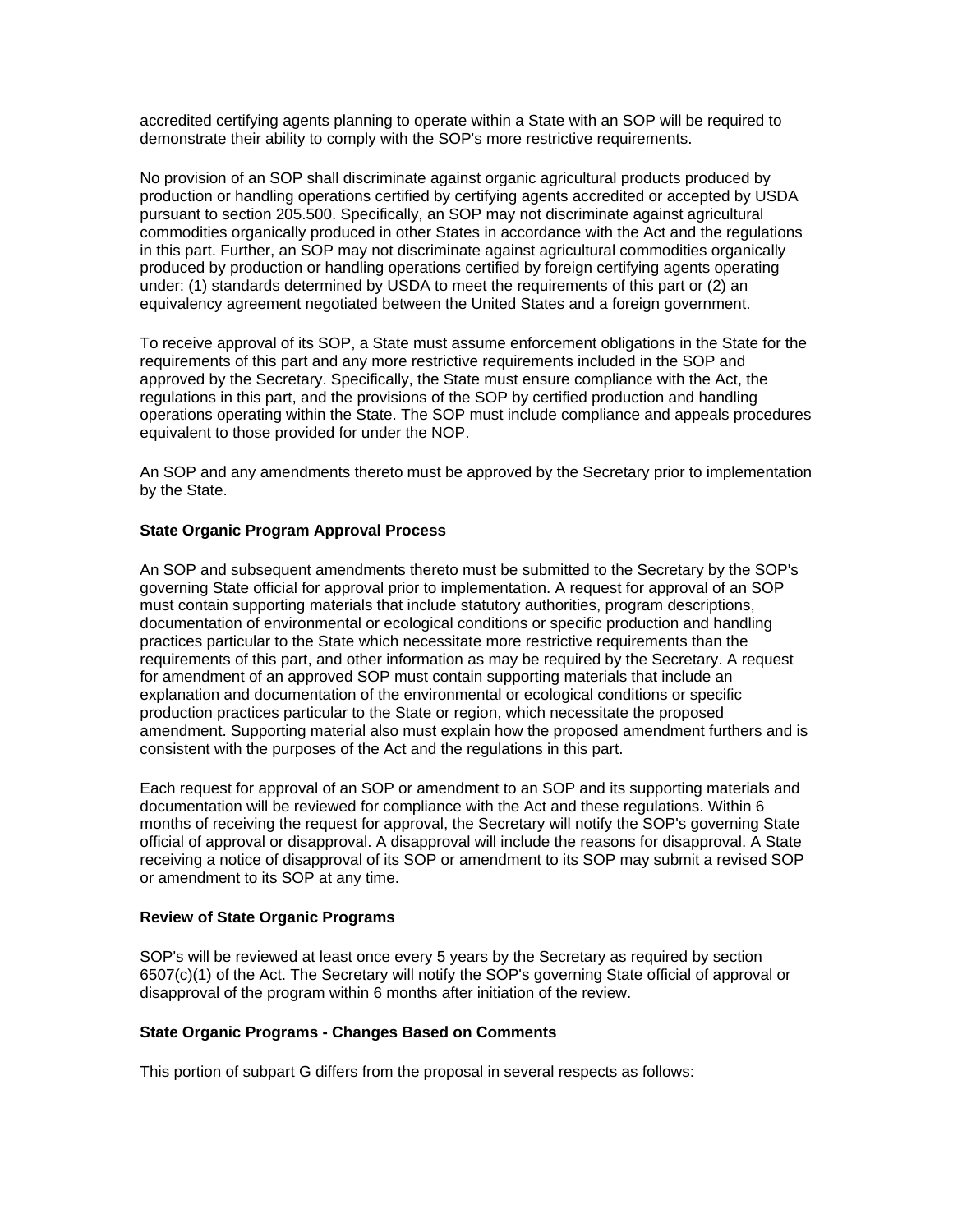(1) Publication of SOP's and Consideration of Public Comments. Some commenters assert that the USDA should not publish SOP provisions for public comment in the Federal Register. These commenters argued that it is not appropriate for the NOP to have nonresidents commenting on a particular State program as nearly all States have a mechanism to ensure full public participation in their regulation promulgation. They believe the comment process set forth in the proposed rule is a redundant and unacceptable intrusion on State sovereignty.

We will not publish for public comment the provisions of SOP's under review by the Secretary in the Federal Register. We have removed the provision from this final rule, described in section 205.621(b), requiring the Secretary to publish in the Federal Register for public comment a summary of the SOP and a summary of any amendment to such a program. Alternatively, we will announce which SOP's are being reviewed through the NOP website. The NOP will issue public information notices that will announce each approved SOP and any approved amendments to an existing State program. The notices will identify the characteristics of the approved State program that warranted the more restrictive organic production or handling requirements. We also will include a summary of the new program on the NOP website.

(2) NOP Oversight of SOP's. Several commenters stated that, in the proposed rule, the provisions did not provide a comprehensive description of organic programs operated by States that would be under NOP authority. Some commenters implied that the proposed rule would only include States with organic certification programs, while other commenters inquired whether the sections 205.620 to 205.622 included other SOP activities beyond certification.

To address the commenters' concerns, we have modified the section heading by adding the term, "organic," and removing the term, "certification," from the description and definition of SOP's. We have taken this action to clarify that, while certification is one component of the requirements, it does not define the extent of evaluation of State programs that will be conducted by the NOP. SOP's can choose not to conduct certification activities under their existing organic program. State programs whose provisions fall within the scope of the eleven general provisions described in the Act (7 U.S.C. 6506) will require Departmental review.

States may conduct other kinds of organic programs that will not need review and approval by the NOP. Examples of these other programs may include: organic promotion and research projects, marketing; transition assistance or cost share programs, registration of State organic production and handling operations, registration of certifying agents operating within the State, or a consumer referral program. The NOP will not regulate such State activities. Such programs may not advertise, promote, or otherwise infer that the State's organic products are more organic or better than organic product produced in other States. Such programs and projects would be beyond the scope of this national program and will not be subject to the Secretary's review.

## **State Organic Programs - Changes Requested But Not Made**

(1) Limitations on SOP More Restrictive Requirements. Commenters expressed concern that limiting a State's ability to craft a regulation designated as a more restrictive requirement to environmental conditions or specific production and handling practices would hinder the ongoing development of SOP's. They were concerned that any State legislation modifying the SOP would need to be preapproved by the Secretary.

We have retained the provision limiting the scope of more restrictive requirements States can include in their organic program as described in section 205.620(c). We believe the language contained in the provision is broad enough to facilitate the development of SOP's without hindering development or State program implementation and enforcement. Section 6507(b)(1) of the Act provides that States may establish more restrictive organic certification requirements; paragraph (b)(2) establishes parameters for those requirements. More restrictive SOP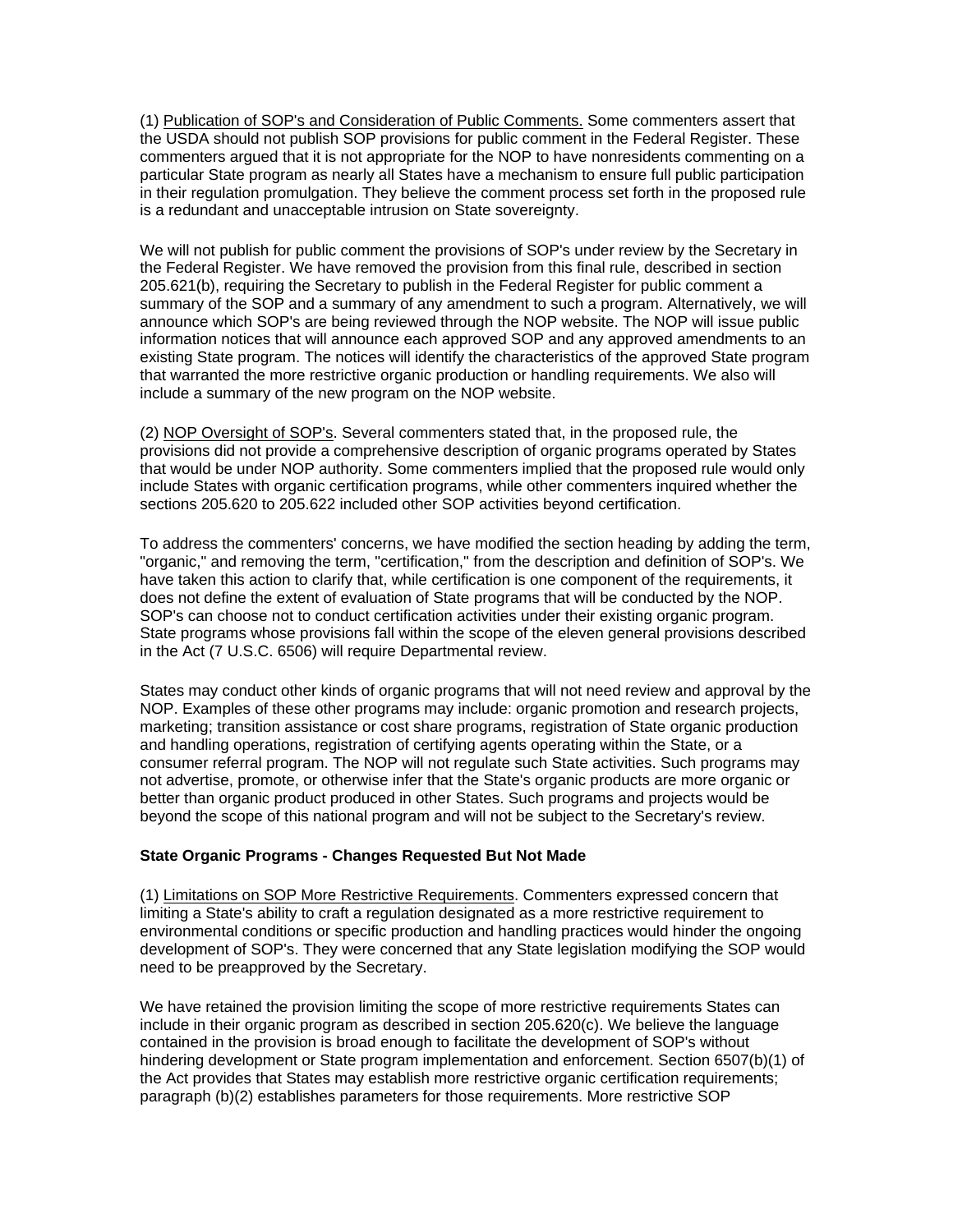requirements must: further the purposes of the Act, be consistent with the Act, not discriminate against other State's agricultural commodities, and be approved by the Secretary before becoming effective. We expect that a State's more restrictive requirements are likely to cover specific organic production or handling practices to address a State's specific environmental conditions. The Secretary will approve State's requests for more restrictive State requirements that are consistent with the purposes of the Act. However, we believe requests from States for more restrictive requirements will be rare. Although SOP's can impose additional requirements, we believe States will be reluctant to put their program participants at a competitive disadvantage when compared to producers and handlers in other States absent compelling environmental conditions or a compelling need for special production and handling practices. While preapproval of State legislation modifying an existing SOP is not required, the NOP envisions a close consultation with States with existing programs to ensure consistency with the final rule.

(2) SOP Enforcement Obligations. Some commenters expressed concern about States having adequate resources available to implement enforcement activities that they are obligated to conduct under the NOP. A few of these commenters argue that the enforcement obligation will result in their State programs being discontinued. A few commenters cited a lack of federal funding to support State enforcement obligations and suggested the NOP provide funding for enforcement activities.

The proposed rule indicated that States with organic programs must assume enforcement obligations for this regulation within their State. We have retained this enforcement obligation in section 205.620(d). Many States currently have organic programs with the kind of comprehensive enforcement and compliance mechanisms necessary for implementing any State regulatory program. Assuming those enforcement activities are consistent with the NOP, this final rule adds no additional regulatory burden to the SOP's. The costs associated with the enforcement activities of an approved SOP should be similar to the enforcement costs associated with the existing State program. Additional clarification of SOP enforcement obligations is in the Accreditation, Appeals, and Compliance preamble discussions.

(3) SOP Evaluation Notification Period. A few commenters indicated that the SOP review and decision notification period described in section 205.621(b) of the proposed rule could hinder a State's ability to develop or implement an SOP. These commenters cited potential cases in which particular States have requirements for regulatory promulgation that must occur within 6 months under a State legislative session that is held once every 2 years. These commenters suggested the NOP should reduce the notification time to 1 to 3 months.

We disagree with the commenters. In the proposed rule in section 205.621(b), the Secretary is required to notify the SOP's governing State official within 6 months of receipt of submission of documents and information regarding the approval of the SOP. We have retained this time period. We will review SOP applications as quickly as possible and will endeavor to make decisions in less than 6 months whenever possible. However, some SOP's may be very complex and require more review time. The NOP envisions working closely with the States and State officials to ensure a smooth transition to the requirements of this final rule.

## **State Organic Programs - Clarifications**

(1) Discrimination Against Organic Products. Several commenters requested the addition of a provision prohibiting an SOP from discriminating against agricultural commodities organically produced in other States. Discrimination by a State against organically produced agricultural products produced in another State is prevented in two ways. First, any organic program administered by a State must meet the requirements for organic programs specified in the Act and be approved by the Secretary. Finally, a USDA-accredited certifying agent must accept the certification decisions made by another USDA-accredited certifying agent as its own.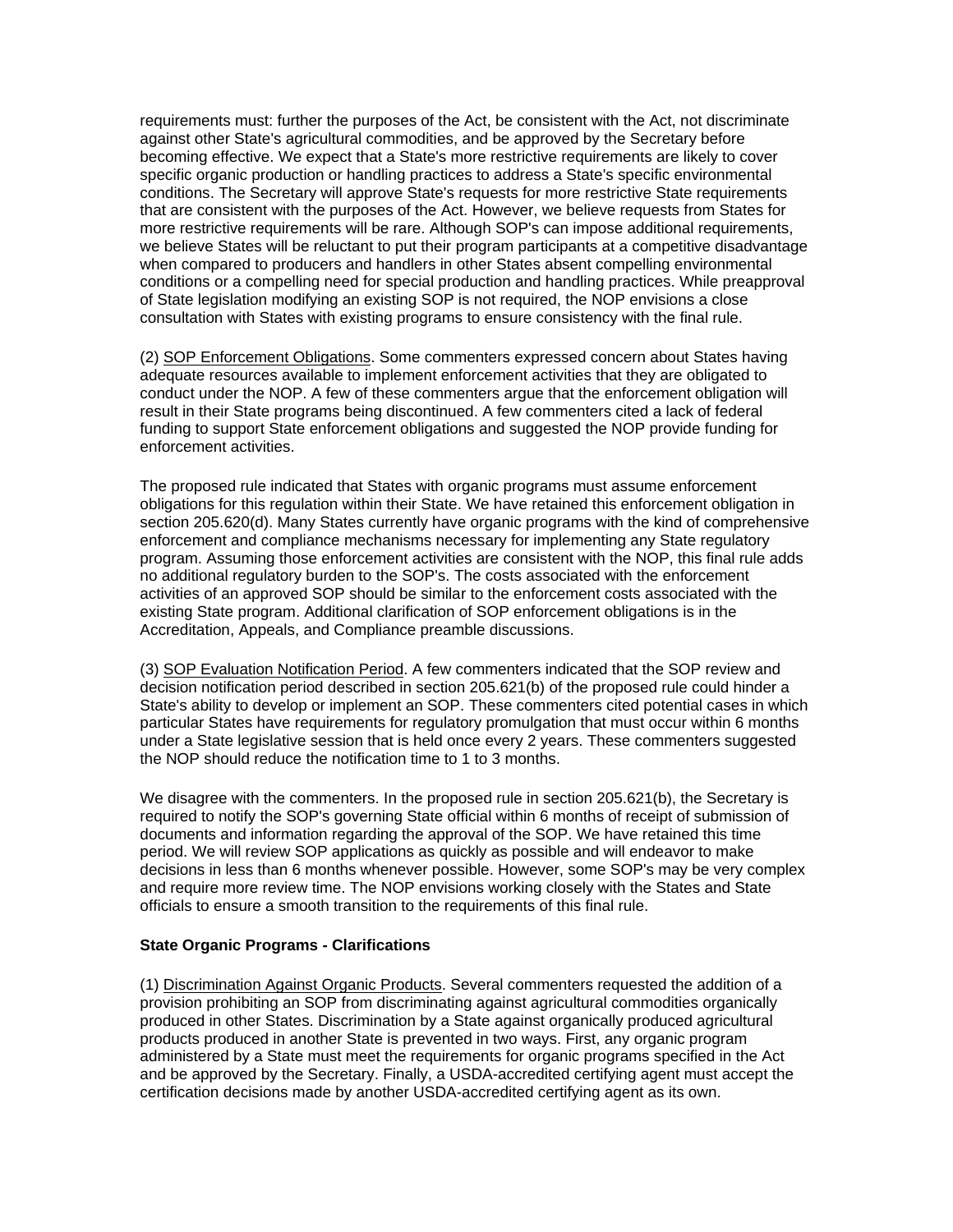(2) Potential Duplication Between the Accreditation and SOP Review Process. Some commenters asked about possible duplication between the process for reviewing SOP's and the process of accreditation review. These commenters have asked the NOP to eliminate any duplication that may exist between the two review processes. The NOP will be conducting a review process for SOP's and a separate review process for accrediting State and private certifying agents. The two reviews are different. The SOP review is the evaluation of SOP compliance with the Act and the NOP regulations. If approved, the SOP becomes the NOP standards for the particular State with which all certifying agents operating in that State must comply. Approved SOP's must be in compliance with the Act and the NOP regulations. They cannot have weaker standards than the NOP. States can have more restrictive requirements than the NOP if approved by the Secretary.

The accreditation review is an evaluation of the ability of certifying agents to carry out their responsibilities under the NOP. This review is a measure of the competency of certifying agents to evaluate compliance to national organic standards. Certifying agents will not be unilaterally establishing regulations or standards related to the certification of organic products. They will only provide an assessment of compliance.

Thus, SOP reviews and accreditation reviews are separate evaluations of different procedures. We acknowledge some of the information for the two evaluations may be similar; e.g., compliance procedures. The reviews do not duplicate the same requirements. However, the NOP envisions working with States to ensure documentation is not duplicated.

(3) Scope of Enforcement by States. A number of State commenters have requested clarification on the proposed rule provision specifying that approved SOP's must assume enforcement obligations in their State for the requirements of the NOP and any additional requirements approved by the Secretary. These commenters have indicated that they remain uncertain as to what is expected by the term, "enforcement obligation."

Approved SOP's will have to administer and provide enforcement of the requirements of the Act and the regulations of the NOP. The administrative procedures used by the State in administering the approved SOP should have the same force and effect as the procedures use by AMS in administering this program. This final rule specifies that the requirements for environmental conditions or for special production and handling practices are necessary for establishing more restrictive requirements. These factors establish our position that a State must agree to incurring increased enforcement responsibilities and obligations to be approved as an SOP under the NOP. For instance, a State with an approved organic program will oversee compliance and appeals procedures for certified organic operations in the State. Those procedures must provide due process opportunities such as rebuttal, mediation, and correction procedures. Once approved by the Secretary, the State governing official of the SOP must administer the SOP in a manner that is consistent and equitable for the certified parties involved in compliance actions.

(4) SOP's That Do not Certify and NOP Oversight. A few commenters requested that the NOP develop new provisions to include State programs that have organic regulations but do not conduct certification activities. These commenters argue that any SOP that has a regulatory impact on organic producers, regardless of whether or not the program includes certification, be approved by the Secretary.

This regulation, in section 205.620(b), provides for NOP oversight of SOP's that do not conduct certification activities.

(5) State's Use of Private Certifying Agents. Some commenters have requested that the NOP provide clarification of the proposed rule sections 205.620 through 205.622 on how these